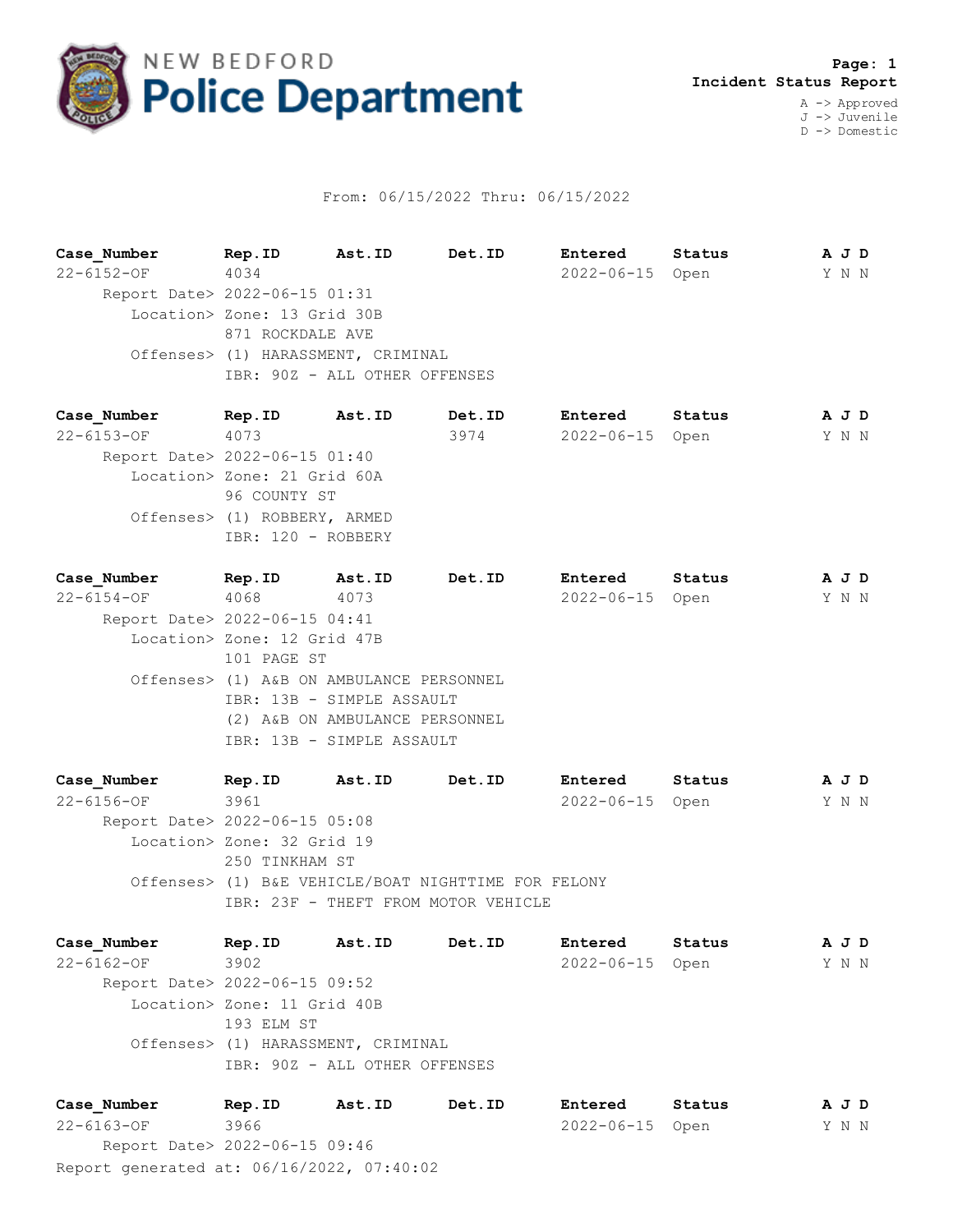

J -> Juvenile D -> Domestic

 Location> Zone: 31 Grid 15B 519 N FRONT ST Offenses> (1) A&B IBR: 13B - SIMPLE ASSAULT (2) A&B WITH DANGEROUS WEAPON IBR: 13A - AGGRAVATED ASSAULT

**Case\_Number Rep.ID Ast.ID Det.ID Entered Status A J D** 22-6165-OF 4056 2022-06-15 Open Y N N Report Date> 2022-06-15 10:18 Location> Zone: 21 Grid 59 80 RIVET ST Offenses> (1) CULTIVATE MARIJUANA PLANTS IN PUBLIC VIEW IBR: 90Z - ALL OTHER OFFENSES

**Case\_Number Rep.ID Ast.ID Det.ID Entered Status A J D** 22-6167-OF 3915 2022-06-15 Open Y N N Report Date> 2022-06-15 11:23 Location> Zone: 36 Grid 3 178 DEERFIELD RD Offenses> (1) DESTRUCTION OF PROPERTY -\$1200, MALICIOUS c266 §127 IBR: 290 - DESTRUCTION / DAMAGE / VANDALI

**Case\_Number Rep.ID Ast.ID Det.ID Entered Status A J D** 22-6171-OF 3962 2022-06-16 Open N N N Report Date> 2022-06-15 12:19 Location> Zone: 23 Grid 60B 36 MCGURK ST Offenses> (1) B&E BUILDING NIGHTTIME FOR FELONY IBR: 220 - BURGLARY / BREAKING AND ENTERI

**Case\_Number Rep.ID Ast.ID Det.ID Entered Status A J D** 22-6176-OF 5577 2022-06-15 Open N N N Report Date> 2022-06-15 13:31 Location> Zone: 13 Grid 37B 9 SPRUCE ST Offenses> (1) DOG, FAIL LICENSE IBR: 90Z - ALL OTHER OFFENSES (2) DOG, FAIL LICENSE IBR: 90Z - ALL OTHER OFFENSES

**Case\_Number Rep.ID Ast.ID Det.ID Entered Status A J D** 22-6177-OF 3962 2022-06-15 Open Y N N Report Date> 2022-06-15 14:09 Location> Zone: 23 Grid 69 1075 E RODNEY FRENCH BLVD Offenses> (1) REGISTRATION SUSPENDED/REVOKED, OP MV WITH IBR: 99 - TRAFFIC, TOWN BY-LAW OFFENSES (2) UNINSURED MOTOR VEHICLE